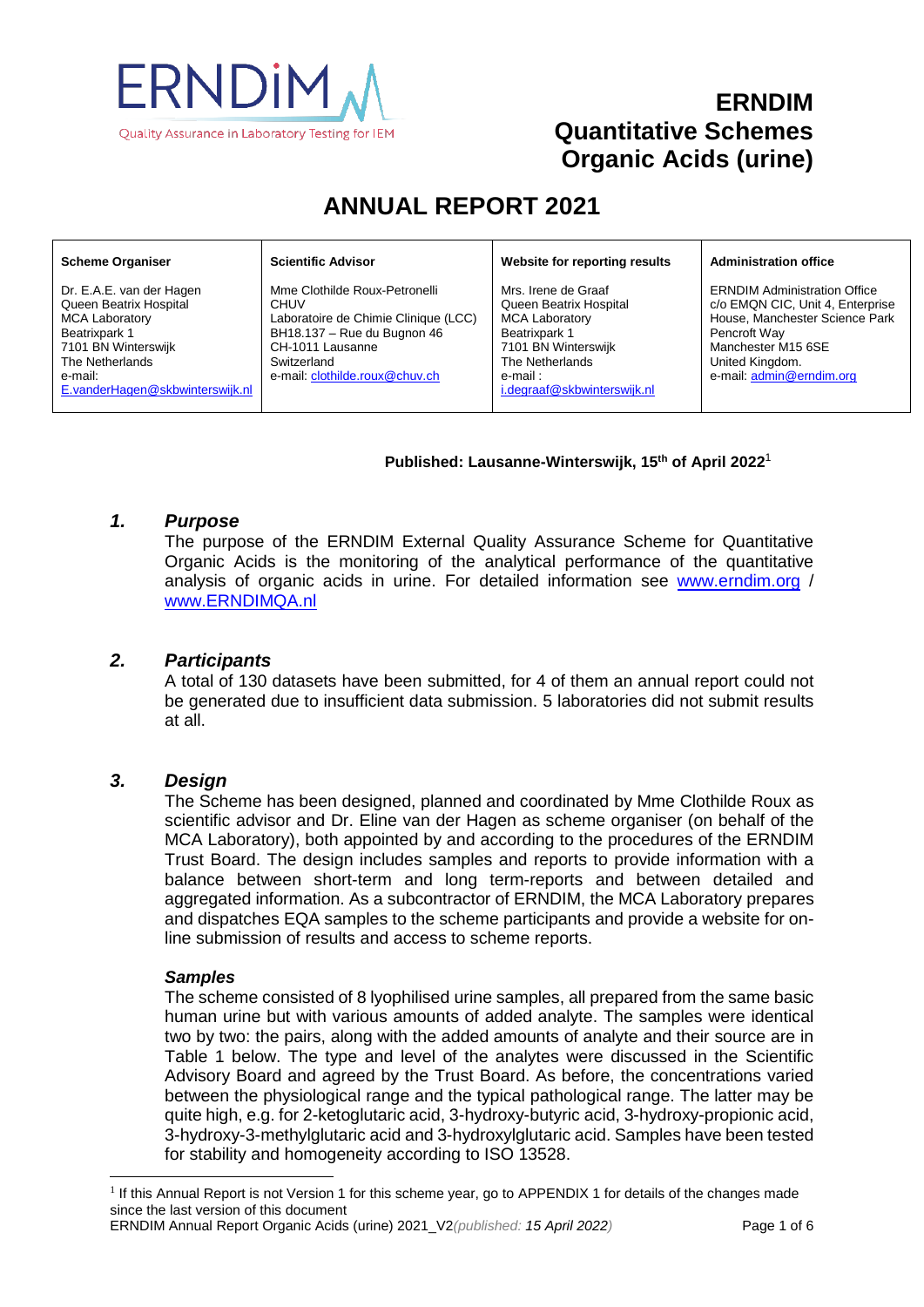| ו מסיכ דר מורס, מטטט מוווסטוונס (ווי ווווטרטווסורב) טרטו שטומט מוטר מוטור סטטרטט |                     |                 |                 |                 |                 |
|----------------------------------------------------------------------------------|---------------------|-----------------|-----------------|-----------------|-----------------|
| Analyte                                                                          | <b>Source</b>       | <b>Added to</b> | <b>Added to</b> | <b>Added to</b> | <b>Added to</b> |
|                                                                                  |                     | Pair            | Pair            | Pair            | Pair            |
|                                                                                  |                     | 2021.           | 2021.           | 2021.           | 2021.           |
|                                                                                  |                     | $01 - 06$       | $02 - 08$       | $03 - 07$       | $04 - 05$       |
| 2 methylcitric acid                                                              | CDN Isotopes X-4176 | 150.0           | 50.0            | 0.0             | 10.0            |
| 2-OH Glutaric acid                                                               | Sigma H8378         | 20.1            | 199.9           | 0.0             | 50.0            |
| 3 methylglutaconic acid                                                          | <b>Sigma 06689</b>  | 0.0             | 10.2            | 149.9           | 80.0            |
| 3 Methylglutaric acid                                                            | Aldrich M47604      | 99.9            | 199.9           | 20.1            | 0.0             |
| 3-OH-3 methylglutaric acid                                                       | Aldrich H4392       | 50.2            | 0.0             | 300.2           | 20.1            |
| 3-OH-Butyric acid                                                                | <b>Brunet</b>       | 399.7           |                 | 199.8           | 50.2            |
| 3-OH-Glutaric acid                                                               | SC-209609           | 60.0            | 0.0             | 300.1           | 30.0            |
| 3-OH-Isovaleric acid                                                             | VUMC*               | 0.0             | 299.8           | 15.0            | 50.0            |
| 3-OH-Propionic acid                                                              | Sigma 792659        | 10.0            | 100.1           | 0.0             | 300.3           |
| 4-OH-Butyric acid                                                                | <b>Brunet</b>       | 48.3            | 151.0           | 5.2             | 0.0             |
| Adipic acid                                                                      | <b>Sigma A26357</b> | 0.0             | 20.1            | 199.9           | 50.2            |
| Ethylmalonic acid                                                                | <b>TRC E922020</b>  | 199.8           | 20.2            | 0.0             | 80.7            |
| Fumaric acid                                                                     | Sigma 47910         | 0.0             | 50.0            | 20.1            | 149.9           |
| Glutaric acid                                                                    | Sigma G3407         | 80.2            | 200.4           | 5.0             | 0.0             |
| Hexanoylglycine                                                                  | VUMC*               | 20.0            | 0.0             | 60.0            | 5.0             |
| Isovalerylglycine                                                                | VUMC*               | 49.8            | 0.0             | 100.1           | 20.1            |
| Sigma K2000<br>Keto-glutaric acid                                                |                     | 499.5           | 0.0             | 300.0           | 99.9            |
| Methylmalonic acid                                                               | Aldrich M54058      | 50.2            | 11.3            | 199.8           | 0.0             |
| Mevalonic acid                                                                   | Sigma M4667         | 50.2            | 10.2            | 6.1             | 0.0             |
| N-acetylaspartic acid                                                            | Sigma A5625         | 0.0             | 40.0            | 14.8            | 199.9           |
| Pyroglutamic acid                                                                | Aldrich 83160       | 120.3           | 39.8            | 0.0             | 199.8           |
| Sebacic acid                                                                     | Aldrich 84809       | 0.0             | 179.8           | 39.9            | 9.9             |
| Suberic acid                                                                     | Aldrich S5200       | 24.9            | 0.0             | 120.2           | 50.1            |
| Suberylglycine                                                                   | VUMC*               | 160.0           | 80.1            | 10.1            | 0.0             |
| Tiglylglycine                                                                    | VUMC*               | 0.0             | 59.8            | 150.1           | 10.2            |
| Vanillactic acid                                                                 | <b>TCI H0538</b>    | 3.1             | 9.1             | $0.0\,$         | 39.9            |

|  |  | Table 1: Pairs, added amounts (in micromol/L) of organic acids and their source |
|--|--|---------------------------------------------------------------------------------|
|  |  |                                                                                 |

*\* Supplied by University of Amsterdam*

#### *Reports*

All data-transfer, the submission of data as well as request and viewing of reports proceeded via the interactive website [www.erndimqa.nl](http://www.erndimqa.nl/) which can also be reached through the ERNDIM website [\(www.erndim.org\)](http://www.erndim.org/). The results of your laboratory are confidential and only accessible to you (with your name and password). The anonymised mean results of all labs are accessible to all participants. Statistics of the respective reports are explained in the general information section of the website.

The website supplies short-term and long-term reports. Short-term reports are associated with the eight individual specimens, for which a deadline has previously been established. Two weeks after the respective deadlines participants can request their reports and thus can update the information on their analytical performance. Although technically not required, a delay time of 14 days has been arbitrarily chosen to enable the scientific advisor to inspect the results and add his comment to the report. In contrast to the rapidly available short-term reports the annual long-term report is based on the designed connection between samples – as described above - which enables to report a range of analytical parameters (accuracy, precision, linearity, recovery and inter-laboratory dispersion) once an annual cycle has been completed.

Another characteristic of the website is the variety of result presentations which allows laboratories to make an individual choice for detailed and/or aggregated reports. The most detailed report which can be requested from the website is the "Analyte in Detail" which shows results of a specific analyte in a specific sample (208 such Analyte-in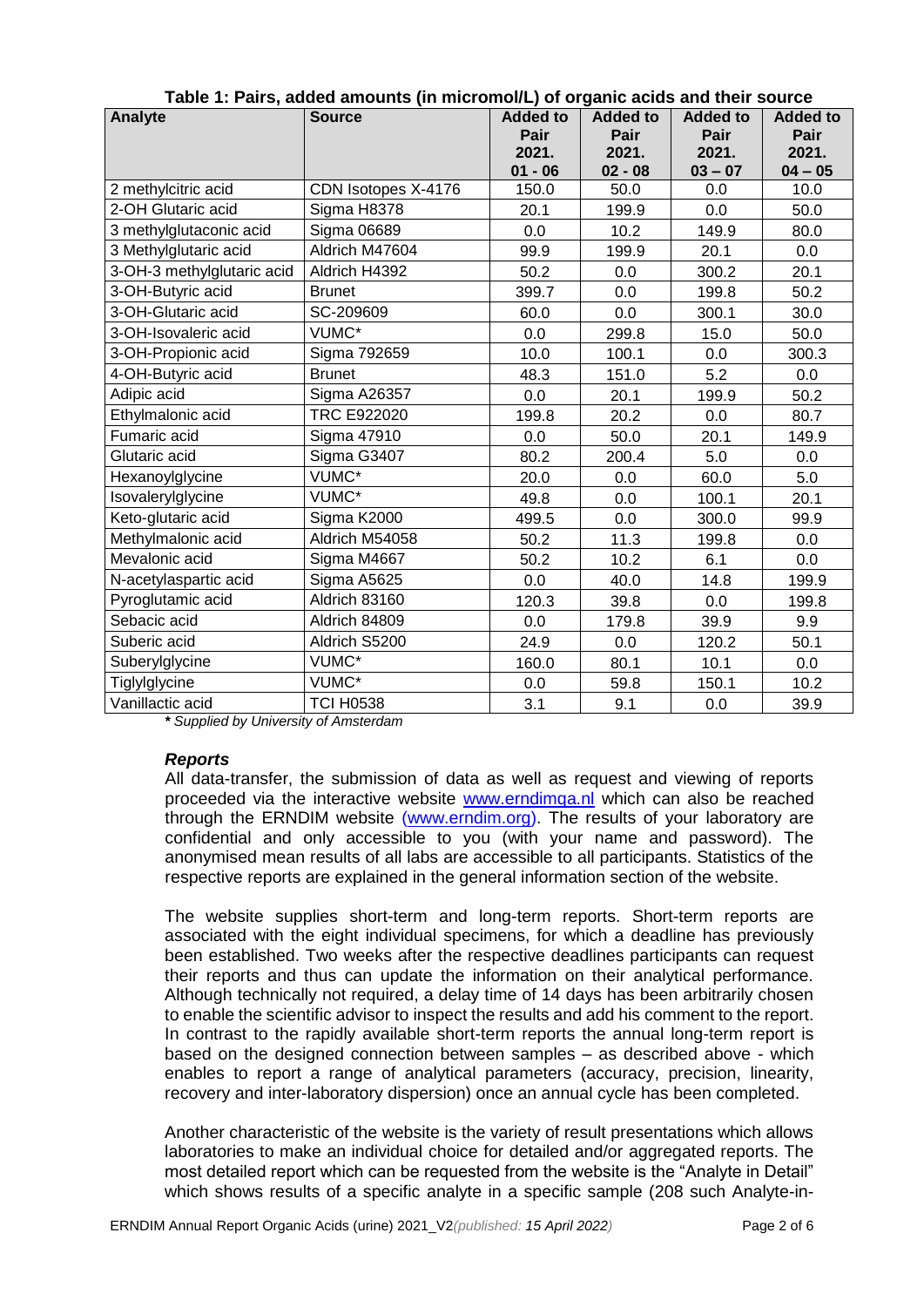Detail-reports could be consulted in the 2021 cycle). A more condensed report is the "Cycle Review" which summarizes the performance of all analytes in a specific sample (8 such Cycle-Review-Reports were available in 2021). The highest degree of aggregation is the Annual Report which summarizes the performance of all analytes of all 8 samples. Depending on the information one wants to obtain one can choose to inspect only the annual report (e.g. laboratory managers) or study all 208 detailed reports (person in charge of the workplace, technicians).

Inevitably, every sign of inadequate performance arising from the Annual Report will be followed up by inspecting the relevant Analyte-in-detail reports.

#### *4. Discussion of Results in the Annual Report 2021*

Subsequently we present accuracy, recovery, precision, linearity, interlab CV and cross sectional relations. Creatinine has been excluded from the annual report because this analyte is not spiked (thus same concentration in all 8 samples); without spiking it is not possible to calculate recovery and linearity. It may be helpful to keep at hand your results of the annual report from the Interactive Website before reading the following comments and keep in mind that we only discuss the results of all labs in general: it is up to you to inspect and interpret the results of your laboratory and - where needed – to investigate the cause of unsatisfactory results and to make plans for improving your performance.

Whenever serious problems are encountered, you can contact your National Representative or the Scientific Advisor.

#### *4.1 Accuracy*

A first approach to describe accuracy is to compare the mean outcome in the eight samples in your lab with the mean in all labs. This is shown in the column "Your Lab" and "All labs" under the heading "Accuracy". E.g. it can be seen that the mean of all labs for 2-OH-Glutaric acid is 71.2 µmol/L.

#### *4.2 Recovery*

A second approach to describe accuracy is the percentage recovery of added analyte. In this approach it is assumed that the recovery of the weighed quantities is the target value. The correlation between weighed quantities as added to the samples (on the xaxis) and the measured quantities (on the y-axis) have been calculated. The slope of the correlation multiplied with 100% is the recovery of the added amounts. The column "Recovery" shows your recovery of the respective organic acids in comparison to the median recovery of all laboratories.

The median recovery was acceptable  $(80\% \times \text{recovery} \lt 120\%)$  for 23/26 analytes. Three analytes showing low median recoveries in the 2021 scheme: 3-OH-glutaric acid (30%), 3-OH-isovaleric acid (75%) and N-acetylaspartic acid (67%). The recovery of these 3 compounds has decreased compared to previous years.

Conclusions from aggregated data are generalisations which should render the participants of the QC-programs (and even more the end-users of the data) cautious about utilizing data from other labs without asking about proof of reliability. We strongly recommend that you revise the calibrations of analytes that show a clearly lower recovery in your lab as compared to the median of all labs. One pragmatic option for improved harmonization across diagnostic labs, is to use the residual samples of the previous ERNDIM EQA Scheme for Quantitative Organic Acids as calibrators, taking either added amounts (Table 1) or the median value reported by all labs (Annual Report, [www.erndimqa.nl\)](http://www.erndimqa.nl/) as indicator of trueness/accuracy. The difficulties we face are certainly a challenge for developing improved methods.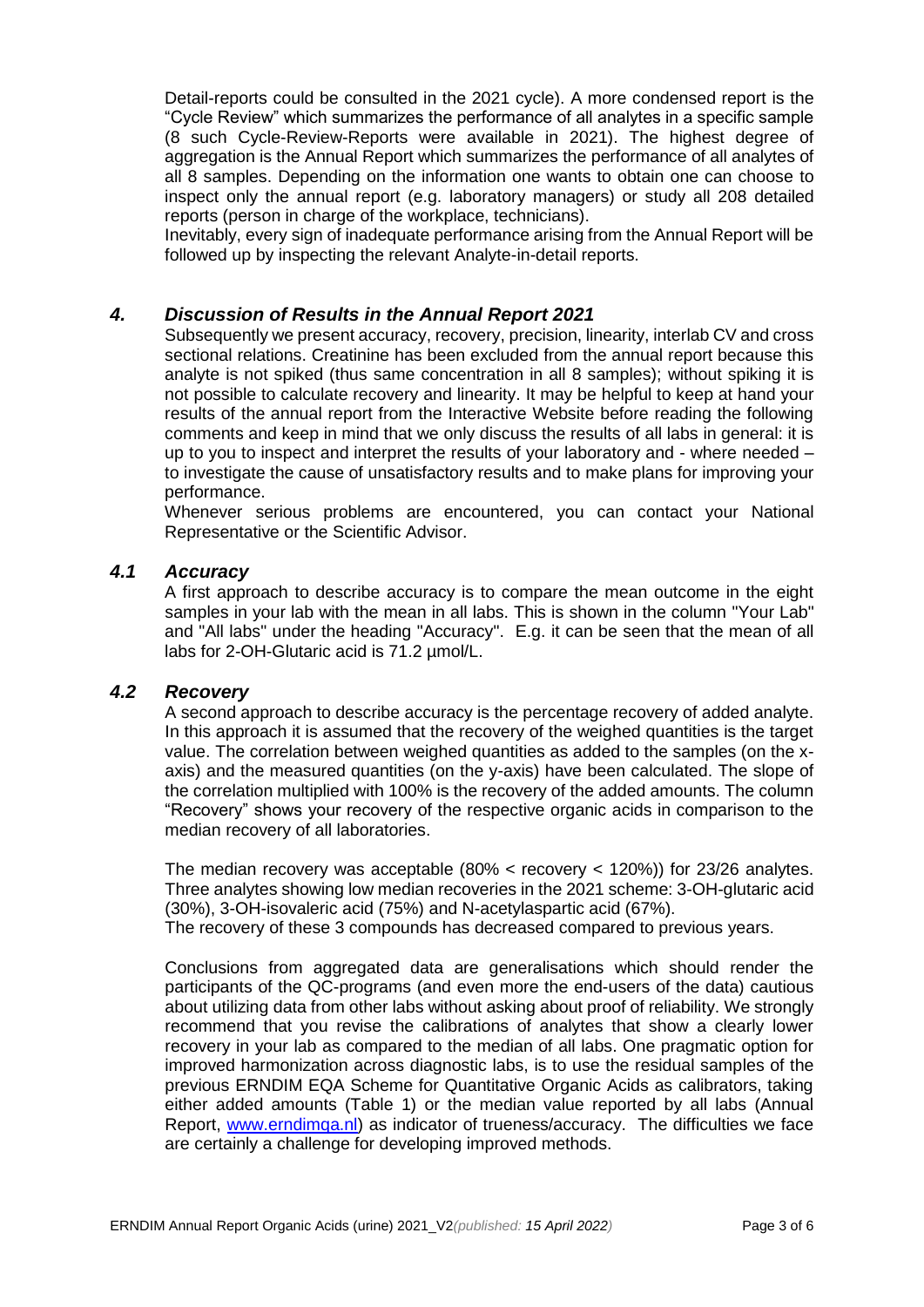## *4.3 Precision (intra-lab CV)*

Reproducibility is an important parameter for quality in the laboratory. Your Intra-Laboratory coefficient of variation (CV) is calculated from the 4 pairs of identical samples in the scheme design which can be regarded as technical duplicates, and compared to the median CV on all duplicate results for a given analyte, submitted by the total group of participating laboratories. These calculated precisions thus provide a rough indication of the reproducibility of your laboratory as compared to the total group of participating laboratories, and are shown in column "Precision".

High imprecisions for several hydroxyacids may have been the consequence of nonoptimal extraction efficacies. In line with the results of previous years, a number of problematic compounds show poor precision with intra-laboratory CV of > 25% e.g. 2 methylcitric acid, 3-OH-3 methylglutaric acid, 3-OH-isovaleric acid and suberylglycine. Rigorous standardization of the extraction parameters, i.e. pH of the sample, exact volumes of extraction solvents and carefully controlled timings of various steps (evaporation of solvents, oximations, etc) may be a way to improve this aspect of performance.

#### *4.4 Interlab CV*

For comparison of outcome for one patient in different hospitals and for use of shared reference values it is relevant to have a high degree of harmonization between results of various laboratories. Part of the scheme design is to monitor this by calculating the Inter-laboratory CV. This, along with the number of laboratories which submitted results, is shown in the column "Data All labs" in the Annual report. It can be seen that most laboratories submitted results for methylmalonic acid (126) whereas only 53 participated for vanillactic acid.

#### *4.5 Linearity*

Linearity over the whole relevant analytical range is another important parameter for analytical quality. The regression has been calculated taking the concentration of the addition as independent (x) variable and the measured concentrations as the dependent  $(=v)$ . The regression coefficient r of the individual and the median of all labs are shown in the column "Linearity" of the annual report. It can be seen that the coefficients of regression range from 0.943 for suberylglycine to 0.996 for glutaric acid. Overall reported linearity is excellent for all compounds, suggesting that the major source of inter-laboratory variations reside at the level of sample extraction/derivatisation rather than at the level of instrument calibration of mass spectrometers.

#### *4.6 Cross Sectional Relations*

The various parameters as described above often have an interrelation: often more than one parameter directs towards good or bad analytical control. This pattern is not clearly seen in the organic acids scheme.

### *4.7 Your performance: red and green flags*

In order to easily judge performance of individual laboratories the annual report of an individual laboratory may include flags (in different colours) in case of poor performance for accuracy, precision, linearity and recovery. Organic acids with satisfactory performance for at least three of the four parameters (thus no or only one flag) receive a green flag. Thus a green flag indicates satisfactory performance for analysis of that particular organic acid. Criteria for flags can be found in the general information on the website (on this website under general information; interactive website, explanation annual report).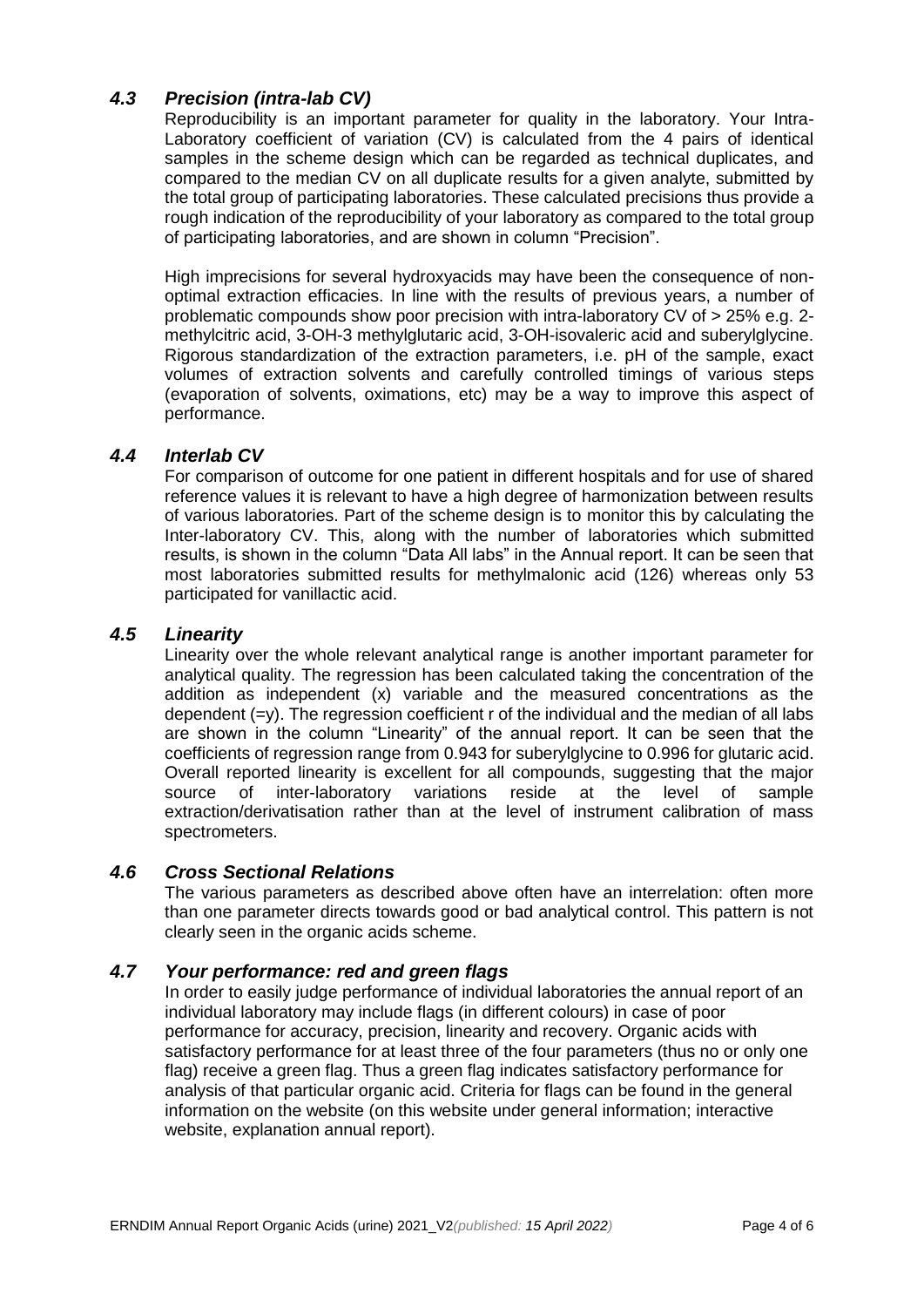## *4.8 Poor Performance Policy*

A wide dispersion in the overall performance of individual laboratories is evident. Table 2 shows the percentage of red flags observed. 37% of the laboratories have no flag at all and thus have attained excellent overall performance. In contrast, at the other extreme there are also 4% of laboratories with more than 25% flags. Following intensive discussion within the ERNDIM Trust Board and Scientific Advisory Board (SAB) and taking into account feedback from participants we have been able to agree on a harmonised scoring system for the various branches of the quantitative schemes as described in our Newsletter of Spring 2009. In parallel to this the SAB has agreed levels of adequate performance for all the schemes and these will be re-evaluated annually. The scoring systems have been carefully evaluated by members of the SAB and have been applied to assess performance in our schemes from 2007 onwards. The ERNDIM Board has decided that the Scientific Advisor will judge the performance of the individual laboratories based on these levels of satisfactory performance and issue a letter of failure with advice to achieve satisfactory performance to those laboratories which do not achieve satisfactory performance. The letter is intended to instigate dialogue between the EQA scheme organiser/advisor and the participating laboratory in order to solve any particular analytical problems, eventually resulting in an improved quality of performance of labs.

| % Red Flags seen | <b>Percentage Labs</b> | <b>Cumulative Percentage</b> |  |
|------------------|------------------------|------------------------------|--|
| in Annual Report | In this Category       | <b>Of Labs</b>               |  |
| >25%             | 4%                     | 4%                           |  |
| 25%              | 2%                     | 6%                           |  |
| $20 - 25%$       | 2%                     | 8%                           |  |
| $15 - 20%$       | 5%                     | 13%                          |  |
| $10 - 15%$       | 8%                     | 21%                          |  |
| $5 - 10%$        | 18%                    | 39%                          |  |
| $0 - 5%$         | 24%                    | 63%                          |  |
| $0\%$            | 37%                    | 100%                         |  |

*Table 2. Percentage Red Flags*

#### *4.9 Certificates*

As for other schemes the performance as it is indicated by the red/green flags in the individual laboratories annual report is summarised in the annual participation certificate. The certificate lists the total number of organic acids in the scheme, the number for which results have been submitted and the number for which satisfactory performance has been achieved. It is important to bear in mind that the certificate has to be backed up by the individual annual report in the case of internal or external auditing.

#### *4.10 Conclusions & Summary*

The high overall inter-lab CV (47.4%) demonstrates clearly the major problem in the analysis of organic acids: lack of standardization. Precision with a mean CV of 20.0% is much better indicating that reproducibility within the labs is acceptable. Linearity is no major problem and recovery is also quite acceptable. In this respect it should be noted that extra samples can be purchased from the scheme organizer, which may be used as calibrators, given that the weighed additions and the median calculated values are known.

We invite you to review your data carefully and especially study your recoveries. These may give an indication of deviant calibration.